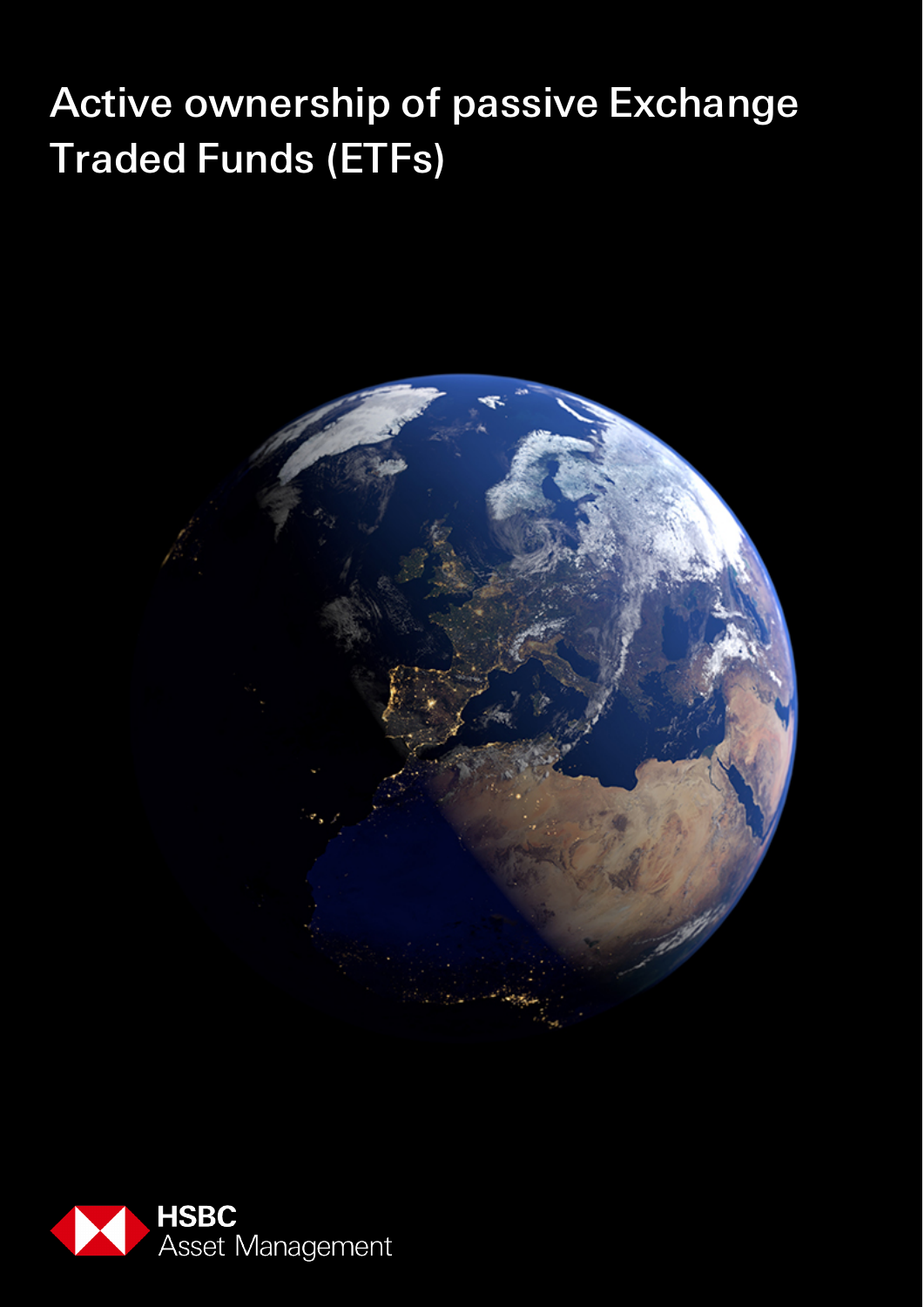# Table of contents

| Foreword                                             |    |
|------------------------------------------------------|----|
| Active ownership – engagement                        |    |
| Active ownership - collaborative engagement          | 6  |
| Active ownership - voting                            |    |
| Active ownership – public policy and advocacy        | 9  |
| Active ownership for our HSBC ETFs - looking forward | 10 |
| Important information                                |    |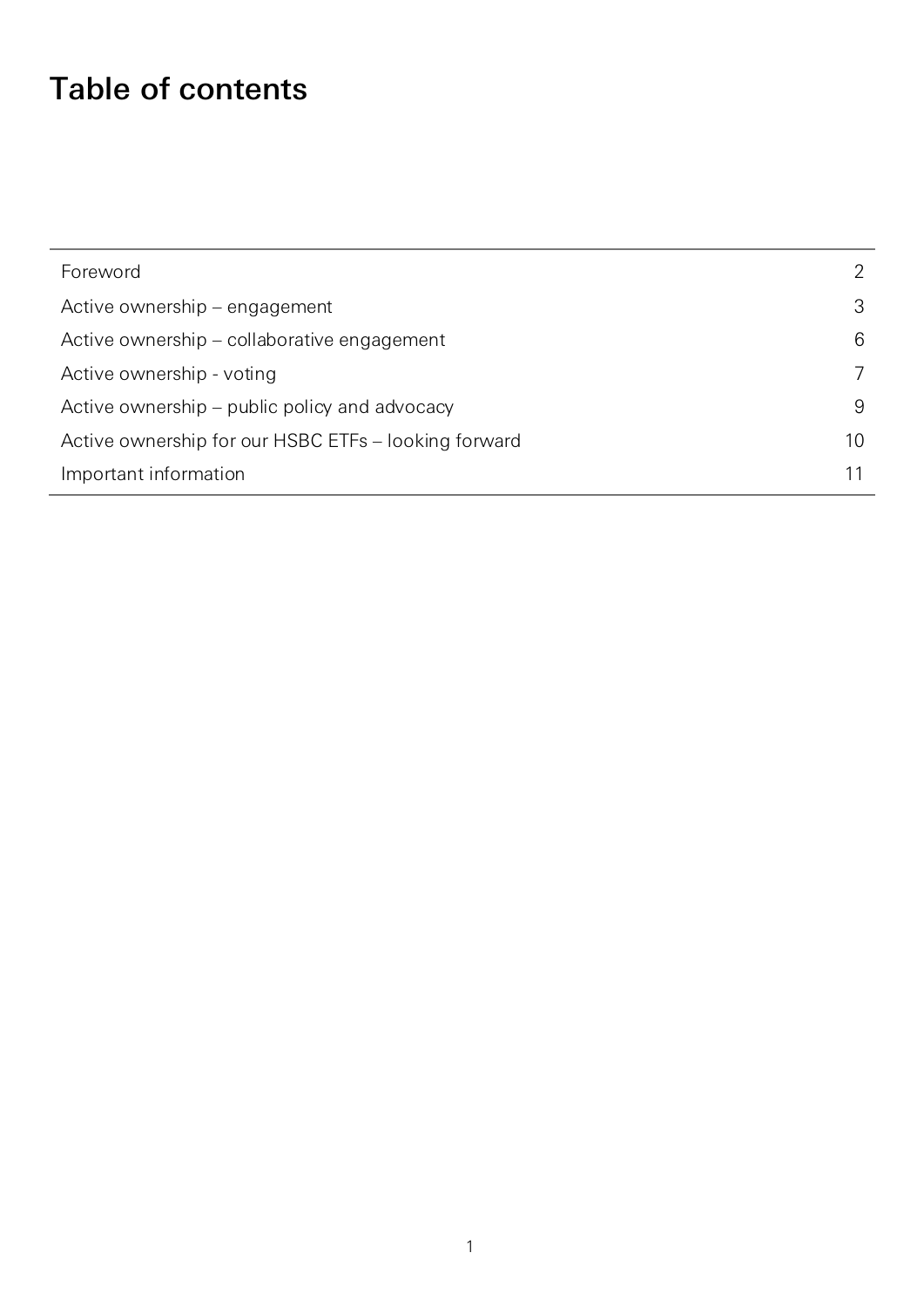## <span id="page-2-0"></span>Foreword

### At HSBC, we are active stewards for our ETF clients

ETFs are an efficient way to invest in a range of markets without having to spend time choosing individual stocks. These funds aim to replicate the investment returns and characteristics of an index. Managers of passive ETFs do not have discretion to reduce exposure to, or divest from, the companies in the relevant index.

Precisely because they cannot sell the companies in an index, ETF investors are the ultimate long-term owners. How well companies manage the environmental, social and governance (ESG) issues that impact company returns over time therefore is of crucial importance to ETF investors. In the same manner ETF managers who undertake detailed stewardship of the companies in their funds are working to protect and enhance the returns of their ETF investors. That's why at HSBC we are passionate about the stewardship of our ETF assets.

We are large, long-term owners with the scale, reach and depth of knowledge to be effective in exercising our fiduciary duties to engage with the companies we hold on behalf of our clients.

Our ETFs are part of our global asset management business, with over USD74bn<sup>[1](#page-2-1)</sup> of assets under management in our passive and systematic equity strategies.

Our active ownership, aiming to support and encourage companies to follow principles of good governance, and environmental sustainability, means we can positively impact the long-term value of our client's investments.

Effective stewardship is widely regarded as a driver of enhanced operational and financial performance. It helps to reduce risks and maximise returns at the individual investment level, as well as enhance overall market stability and deliver positive impacts for society and the environment more generally. [2](#page-2-2)

At HSBC, we are able to use our significant influence as investors to encourage corporate behaviour that enhances value, through company engagement, proxy voting, and as signatories to investor stewardship codes as the Principles for Responsible Investment, the UK Stewardship Code and the Hong Kong Principles of Responsible Ownership.

This paper provides a brief summary of our proactive engagement, voting, public policy and advocacy activity as active stewards for our passive ETFs, and gives an insight into how we leverage our extensive experience and depth of resources in these areas for the benefit of our ETF clients.

<span id="page-2-1"></span><sup>1</sup> Source: HSBC Asset Management, as at end December 2020

<span id="page-2-2"></span><sup>2</sup> Source: ShareAction 'Point of no Returns' report, March 2020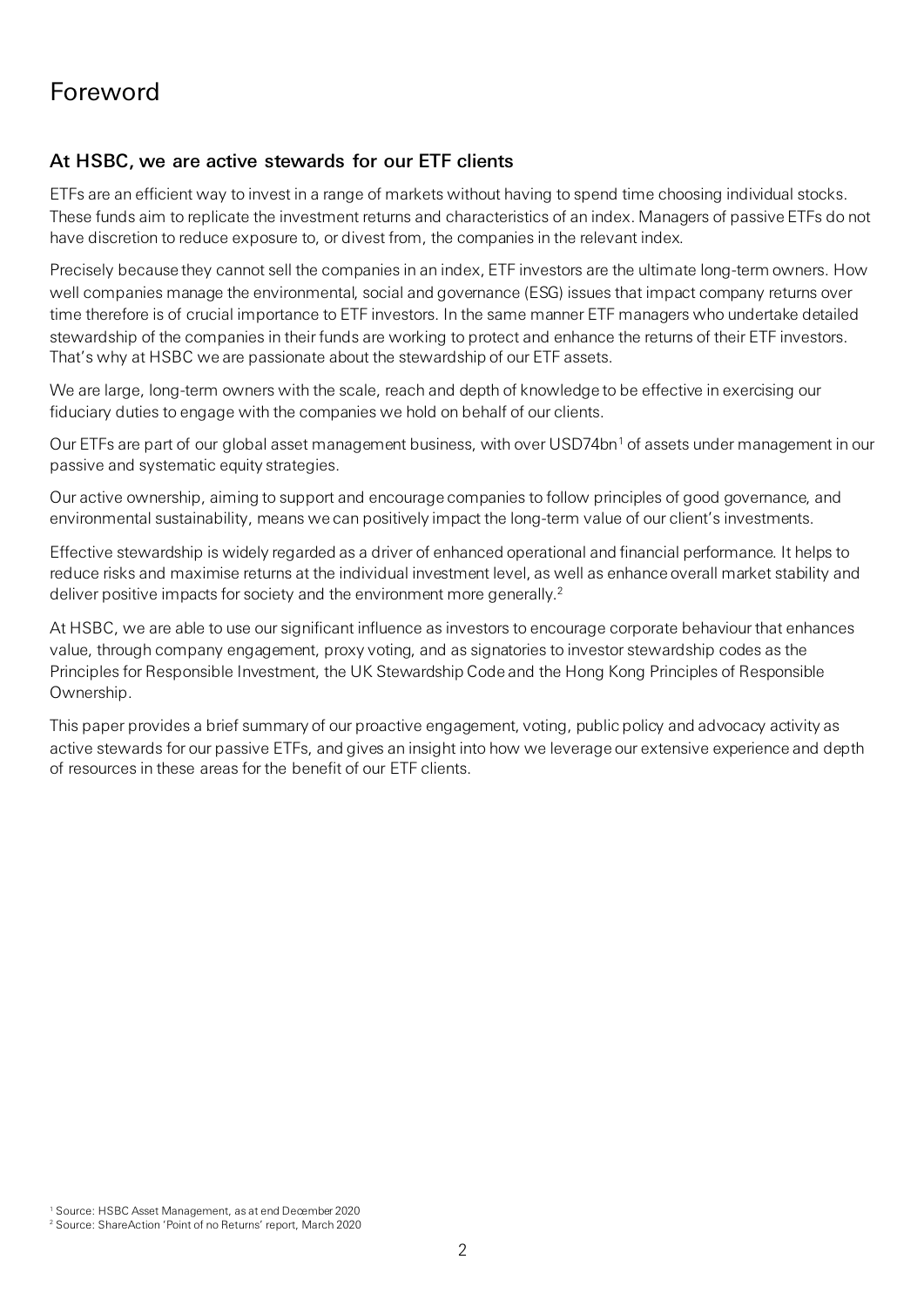# <span id="page-3-0"></span>Active ownership – engagement

At HSBC, we prefer to engage with companies to inspire change rather than exclude them, whilst for many of our ETFs exclusion is not an option for funds which hold shares in all the companies in their index. Our stewardship has been recognised as market leading, with A+ ratings from the global Principles for Responsible Investment and a Tier 1 ranking under the UK Stewardship Code<sup>3</sup>.

We engage with fund constituent companies to improve company practices, across a range of environmental, social and governance issues, as shown below:



#### Themes discussed during company engagements<sup>4</sup>

Given the typically diverse make up of passive portfolios, smaller players may lack the depth of research resources and depth of knowledge needed to engage constructively with constituent companies, but we engage across equity and fixed income holdings globally, leveraging our extensive research capabilities across both asset classes.

In 2020, we carried out 2,300+ issuer engagements globally. Through our engagement with companies held within our ETFs, we aim to convey investor concerns and look for these to be addressed, recognising that sometimes a number of engagements is required for change to be brought about. We prioritise engagements based on our holding, issue and exposure, not necessarily whether we expect change, although we can demonstrate positive outcomes in many instances.

More details of HSBC's engagement activities can be found in our annual Responsible Investment Review, which provides investors with key information about our active ownership undertakings and illustrates the importance we place on stewardship.

<sup>3</sup> Source: Annual PRI (Principles for Responsible Investment) assessment, 2020; UK Stewardship Code, 2016

<sup>4</sup> Source: HSBC Asset Management, as at 31 December 2020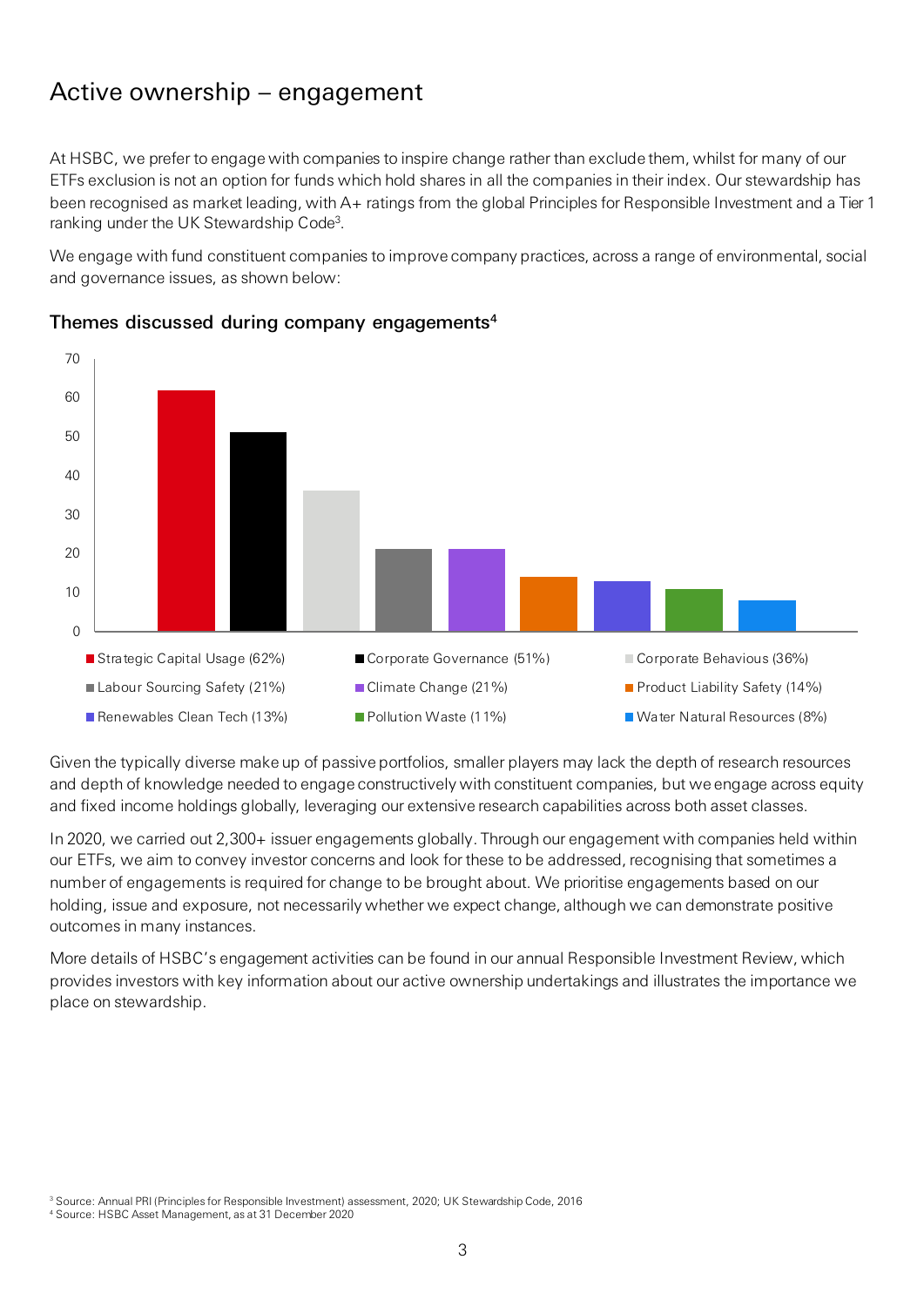### Tesco – constituent of the HSBC FTSE 100 UCITS ETF and HSBC MSCI Europe UCITS ETF

| <b>Issue</b>                                                                                                                                                                                                                                                                                                                                                                                                                                  | Engagement                                                                                                                                                                                                                                                                                                                                                                                                                                                                         | Change                                                                                                                                                                                                                                                                                                                                                                                                                                                                                                                                                                                 |
|-----------------------------------------------------------------------------------------------------------------------------------------------------------------------------------------------------------------------------------------------------------------------------------------------------------------------------------------------------------------------------------------------------------------------------------------------|------------------------------------------------------------------------------------------------------------------------------------------------------------------------------------------------------------------------------------------------------------------------------------------------------------------------------------------------------------------------------------------------------------------------------------------------------------------------------------|----------------------------------------------------------------------------------------------------------------------------------------------------------------------------------------------------------------------------------------------------------------------------------------------------------------------------------------------------------------------------------------------------------------------------------------------------------------------------------------------------------------------------------------------------------------------------------------|
| We conducted a thematic<br>engagement project into post-<br>consumer packaging waste risks<br>faced by consumer staples<br>companies. Our research suggested<br>Tesco was highly exposed to the<br>risks of packaging waste but was<br>also a leader in managing the issue.<br>However, we felt there were a<br>number of aspects of their<br>packaging waste practices and<br>policies that we wanted to<br>understand better and influence. | First we wrote to the company and<br>outlined our research, views, and<br>questions. Tesco offered us a<br>written response as well as a formal<br>engagement meeting with one of<br>their managers for packaging<br>reduction.<br>We learned about Tesco's plans for<br>refillable packaging, reverse<br>vending, and setting appropriate<br>waste reduction targets. We<br>encouraged the company to make<br>absolute waste reduction by weight<br>explicit in its goal setting. | We were encouraged that the Tesco<br>team agreed with our assessment of<br>the risks and opportunities presented<br>by post-consumer waste, and are<br>implicitly focused on absolute waste<br>reduction.<br>In early 2021, the company announced<br>it had removed 1bn pieces of plastic<br>from its packaging in the past year.<br>We hope to see the company expand<br>the target and give investors more<br>granular detail on the absolute<br>packaging weight reduced.<br>We are considering how we can<br>support this work further via our<br>engagement, voting and advocacy. |

### Samsung Electronics – constituent of the HSBC MSCI AC Far East ex Japan UCITS ETF

| <b>Issue</b>                                                                                                                                                                                                        | Engagement                                                                                                                          | Change                                                                                                                                                   |
|---------------------------------------------------------------------------------------------------------------------------------------------------------------------------------------------------------------------|-------------------------------------------------------------------------------------------------------------------------------------|----------------------------------------------------------------------------------------------------------------------------------------------------------|
| We had concerns regarding<br>Samsung's approach to working<br>conditions, health and safety<br>standards and related disclosure.                                                                                    | We have met with the company<br>regularly over a number of years to<br>raise our concerns and seek<br>company commitments that they | We were already engaging with the<br>company when the Chair and several<br>other Executives of the company were<br>sentenced to time in prison for       |
| There have been serious allegations<br>of human rights and labour rights                                                                                                                                            | will be addressed.                                                                                                                  | undermining labour union activities in<br>South Korea.                                                                                                   |
| violations including health and<br>safety practices linked to worker<br>deaths, poor wages, unpaid<br>overtime, obligatory overtime and<br>extended work hours, no time off<br>work, exploitation, intimidation and |                                                                                                                                     | We will continue to engage with the<br>company on labour standards,<br>including Freedom of Association<br>across all geographies where they<br>operate. |
| union busting at the company's<br>factories.                                                                                                                                                                        |                                                                                                                                     |                                                                                                                                                          |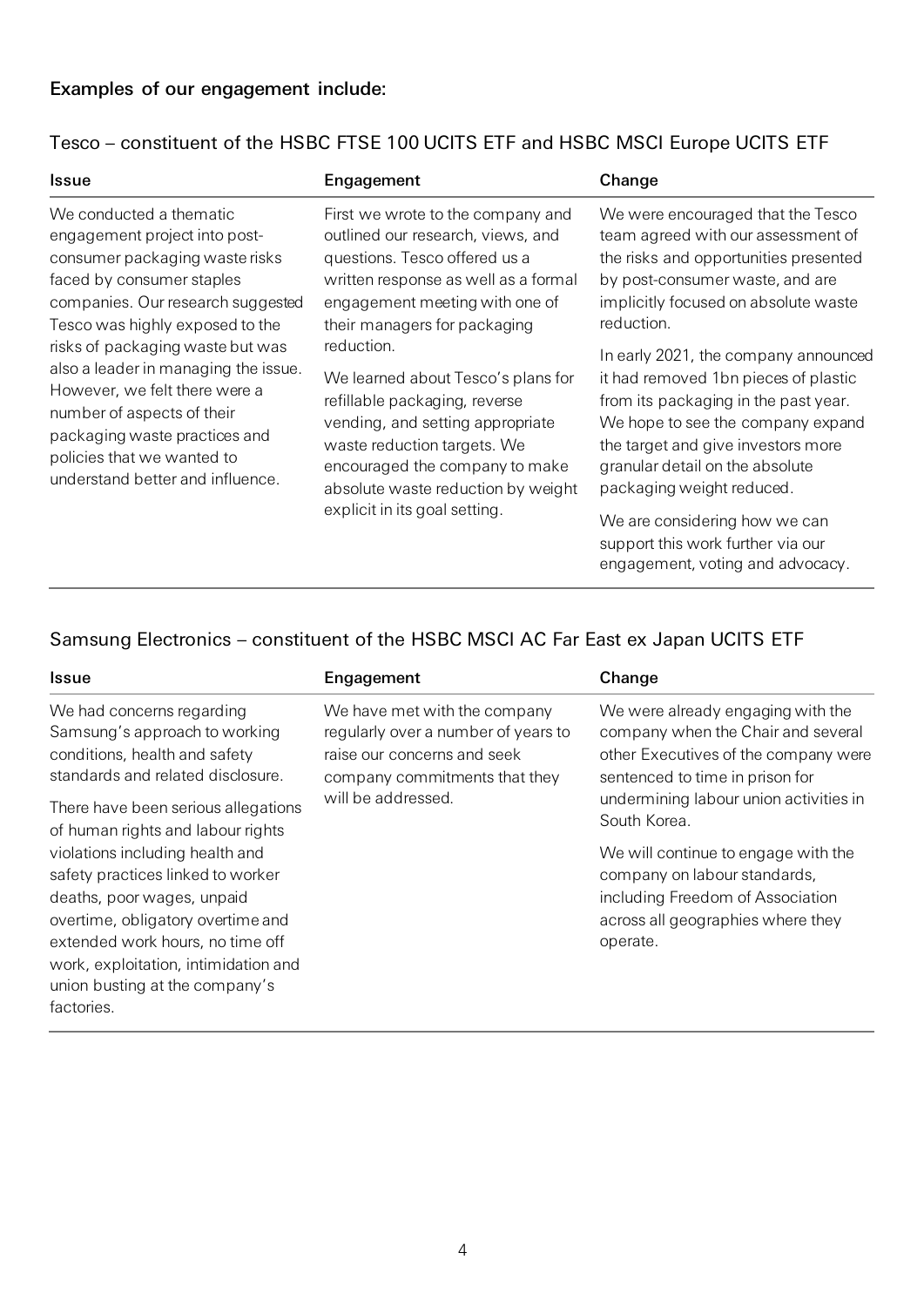### Facebook, Alphabet and Twitter – constituents of the HSBC S&P 500 UCITS ETF and HSBC MSCI World UCITS ETF

| <b>Issue</b>                                                                                                                                                                                                                                                                | Engagement                                                                                                                                                                                                                                                                                                          | Change                                                                                                                                                                                                                                                                                                                                                                                                  |
|-----------------------------------------------------------------------------------------------------------------------------------------------------------------------------------------------------------------------------------------------------------------------------|---------------------------------------------------------------------------------------------------------------------------------------------------------------------------------------------------------------------------------------------------------------------------------------------------------------------|---------------------------------------------------------------------------------------------------------------------------------------------------------------------------------------------------------------------------------------------------------------------------------------------------------------------------------------------------------------------------------------------------------|
| Engaging with the social media<br>companies on the issue of live-<br>streaming and distribution of<br>content that promotes or supports -<br>or tends to promote or support -<br>acts of torture, terrorism or the<br>infliction of extreme violence or<br>extreme cruelty. | Following the transmission of the<br>violent attacks in New Zealand, we<br>joined a collective engagement<br>initiative with Facebook, Alphabet<br>and Twitter to encourage the<br>companies to establish robust<br>policies and procedures to manage<br>these risks.<br>This engagement is led by NZ<br>SuperFund. | We were signatory to letters raising<br>our concerns to the companies.<br>Subsequent meetings with Facebook<br>and Twitter have provided greater<br>clarity on the different company<br>approaches, although it is not clear<br>whether changes implemented are<br>proportional to the scale of the issue<br>and risk.<br>Alphabet have improved disclosure of<br>their controls over content, although |
|                                                                                                                                                                                                                                                                             |                                                                                                                                                                                                                                                                                                                     | do not engage in open dialogue on<br>ESG issues.                                                                                                                                                                                                                                                                                                                                                        |

Source: HSBC Asset Management, 2021.

For illustrative purposes only and does not constitute any investment recommendation in the above mentioned companies.

This example is historic and contains information that is not current and should not be construed as an offer to sell or a solicitation of an offer to purchase or subscribe to any investment, and does not constitute any investment recommendation in the above mentioned companies. The views expressed were held at the time of preparation and are subject to change without notice. Any forecast, projection or target when provided is indicative only and is not guaranteed in anyway.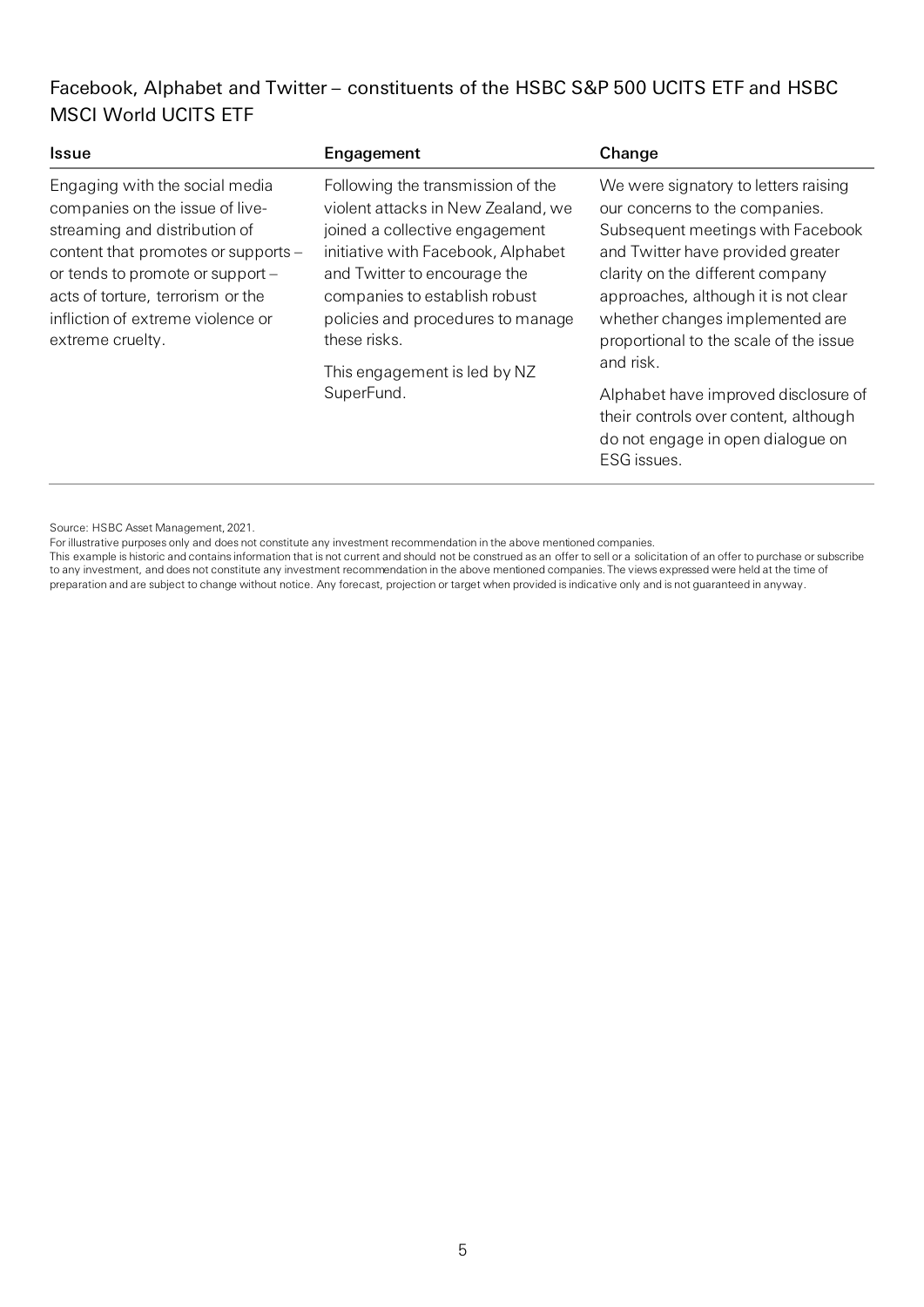# <span id="page-6-0"></span>Active ownership – collaborative engagement

We actively engage in investor-led collaborative engagement initiatives. These may form part of a broad initiative to address systemic issues or may reflect an escalation of company-specific concerns shared by investors.

Collective engagement helps companies by allowing a focused dialogue with a number of investors on issues of concern. Collective effort can be more efficient and lead to better results, because companies get a chance to hear the same view from more than one investor. At the same time, it allows investors, whether in passive or active strategies, to share resources and insight, allowing them to engage more effectively with each company they approach.

As our ETF clients would expect, we are fully transparent in our reporting of our engagement and voting activity, publishing our voting on a quarterly basis and summary information about our engagement activity annually.

An example of where HSBC has helped to lead collaborative engagement is Climate Action 100+, the largest ever global collaborative investor engagement initiative, seeking alignment with the Paris Agreement. There are over 540 investor signatories under the initiative with USD52 trillion in AUM5 – this scale provides us significant ability to influence companies on the critical issue of climate change, on behalf of our clients in both our active and passive investment strategies.

Shareholder resolutions have been used under the Climate Action 100+ initiative as a means of promoting better management of climate risks. As at March 2021, we have participated in 11 collaborative engagements led through Climate Action 100+.

These include our work in 2020 leading engagement as part of Climate Action 100+ with BHP Group $^6$ , a global resource mining company and constituent of the HSBC FTSE 100 UCITS ETF:

#### **Issue**

BHP is one of the world's largest producers of iron ore, mining a range of other minerals, including metallurgical and thermal coal, as well as maintaining oil & gas production. The company had been a leader in its sector in addressing the challenges of carbon transition but needed to make new commitments to meet rising investor expectations.

#### Action Taken

We are the European lead investor with the company and met the company more than a dozen times over the course of the year, providing feedback on various aspects of its climate strategy, as well as co-ordinating support investors and engaging with other listed members of the controversial Minerals Council of Australia lobby group.

#### Outcome

The company added to its existing net zero operational emissions commitment with a 2030 target to reduce operational emissions by 30%, announced work to explore reductions in scope 3 emissions in its use of shipping and in steel production, strengthened the link between executive remuneration and the climate plan and improved its analysis of the impact of a 1.5-degree scenario on its portfolio. It also committed to sell its thermal coal business.

<sup>5</sup> Source: www.climateaction100.org, as at January 2021

<sup>&</sup>lt;sup>6</sup> Source: HSBC Asset Management. For illustrative purposes only and does not constitute any investment recommendation in the above mentioned companies. This example is historic and contains information that is not current and should not be construed as an offer to sell or a solicitation of an offer to purchase or subscribe to any investment, and does not constitute any investment recommendation in the above mentioned companies. The views expressed were held at the time of preparation and are subject to change without notice. Any forecast, projection or target when provided is indicative only and is not guaranteed in anyway.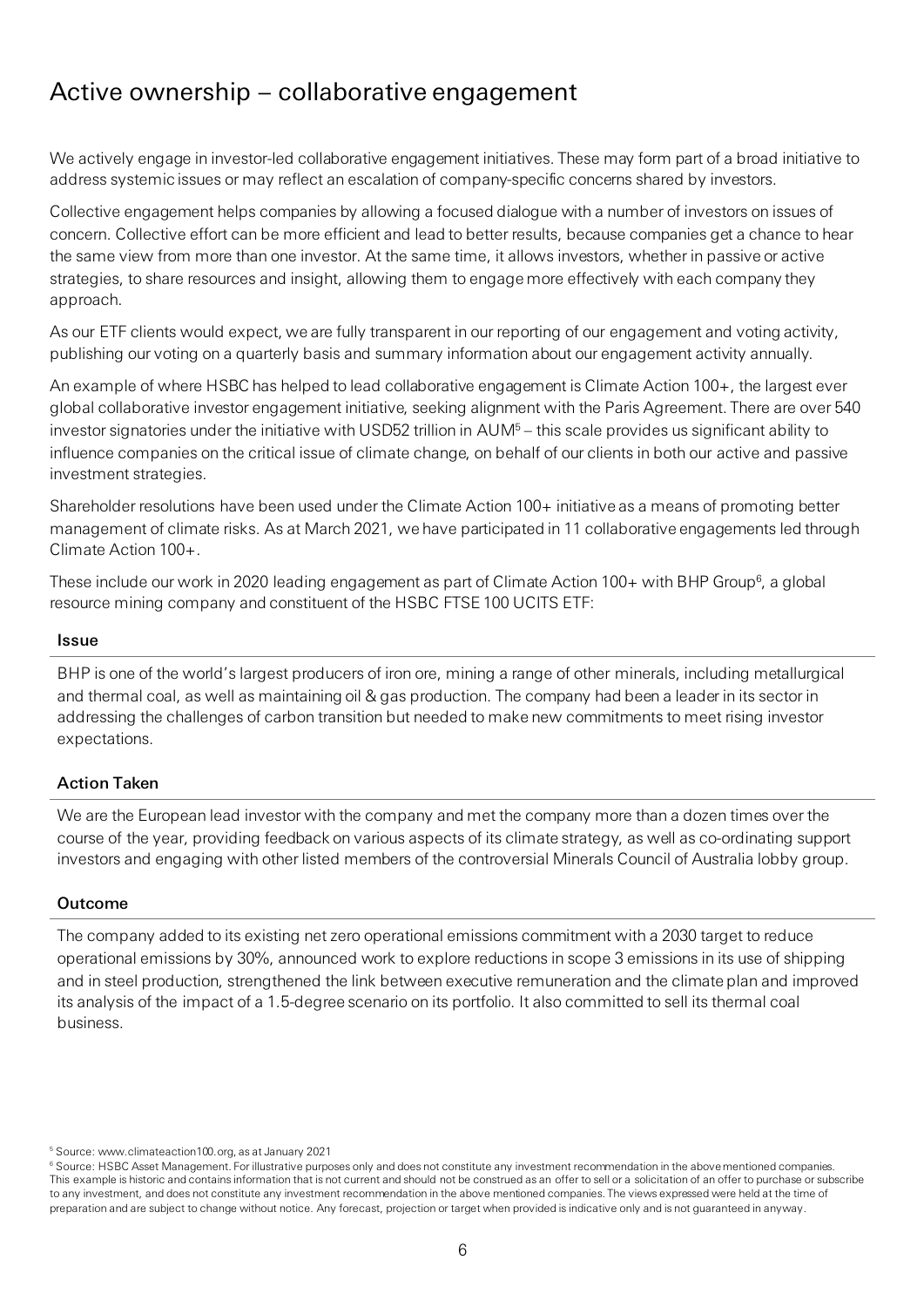# <span id="page-7-0"></span>Active ownership - voting

Exercising voting rights is an important expression of our stewardship and broader responsible investment approach, and we vote on all equities held within our ETFs except in very few cases where the process of cost undermines investor interests.

Our global voting guidelines aim to protect investor interests, foster good practice and enhance long term value. We expect companies to apply governance good practice for their market of listing and, for larger companies, to meet globally-recognised good practice standards.

In 2020, we voted on over 82,500 resolutions at around 8,000 company meetings across 70 markets, representing 96% of the ballots which we were entitled to vote. We supported management on 90% of resolutions, abstaining or voting against on 10%.

The issue we most frequently opposed was director re-election (30% of votes against management) predominantly for reasons of lack of independence, followed by executive pay – either because it was too high or not linked to performance (25%), and capitalisation issues (21%). We voted against at least one resolution at 43% of all company meetings:



Our votes differed from the proxy voting standard policy recommendation on more than 7,000 resolutions (8%). More than half of our votes on these resolutions were against management, with capitalisation and director elections in China, and executive pay in the US the main areas where we had voted against management more often.

Shareholder dissent has been shown to be an important precursor to leadership and governance changes in firms<sup>7</sup>, and in 2020, we engaged with 310 companies to discuss our voting decisions on resolutions where we felt unable to support management. These companies were prioritised based on our largest holdings and markets and represented circa 38% of our total HSBC ETF assets under management<sup>8</sup>.

One key area of voting-related engagement focus for us is board composition. The conduct and composition of a company's board are important to a company's performance, and independent representation on boards is an important element in advancing the interests of all shareholders. We have focused in particular on Japan, one market which has some of the lowest levels of independent board representation seen in developed markets.

<sup>7</sup>Source: Proxy Advisors and Shareholder Dissent: A Cross-Country Comparative Study, Sauerwald, et al., Journal of Management, 2016

<sup>8</sup> Source: HSBC Asset Management, as at 31 December, 2020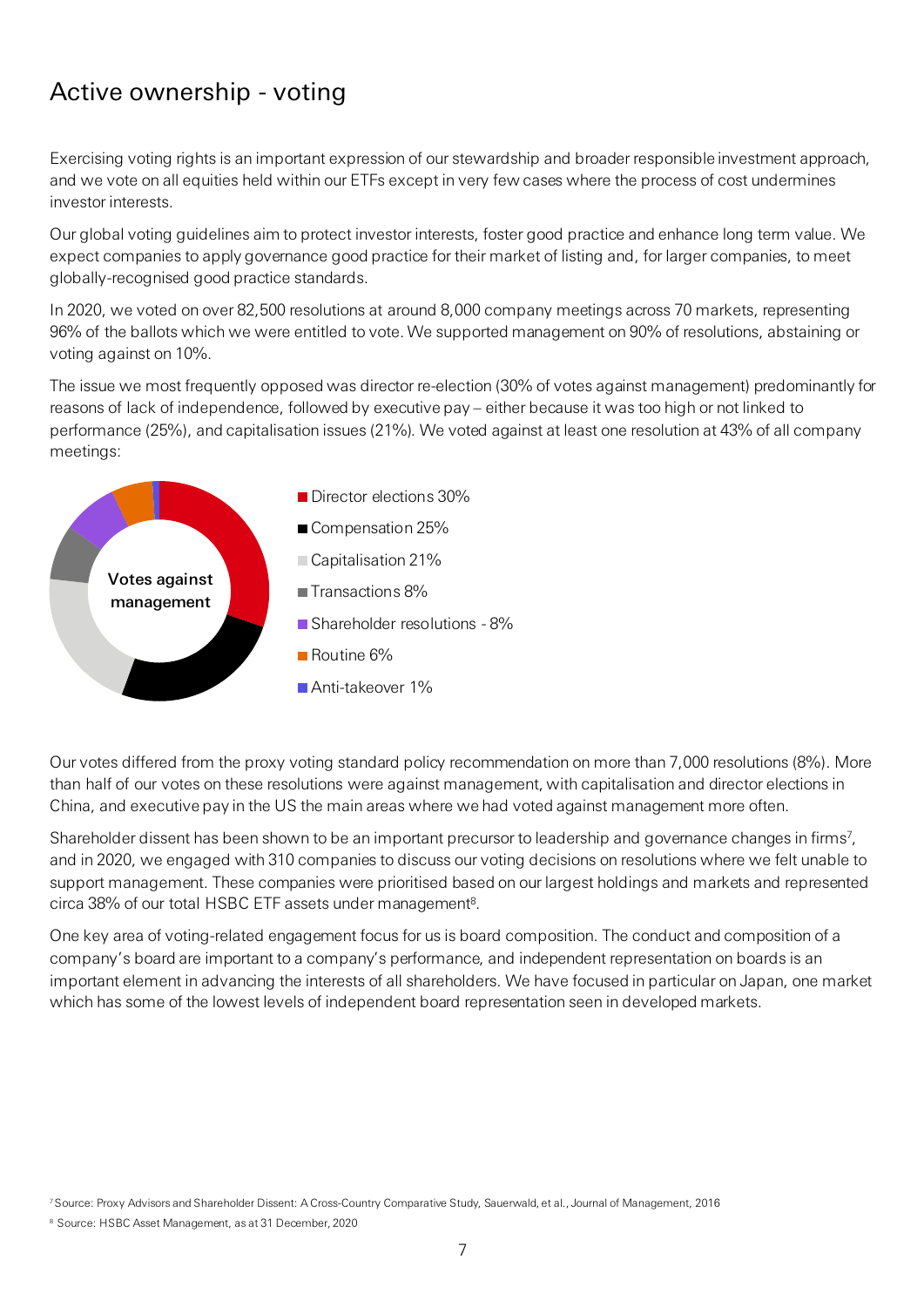#### **Issue**

Many Japanese companies have very few independent directors. The market requirement is for only two outside directors who need not be independent. We believe that larger companies with international investors can be held to a higher standard and seek at least one-third board independence.

#### Action Taken

We write every year to companies in the local TOPIX100 index with independent directors making up fewer than one-third of their board, asking them to indicate if they will improve their balance. We escalated this issue two years ago for companies which still did not meet the one third standard by voting against all non-independent directors, other than the CEO and Founder/President.

#### Outcome

There has been a steady increase in the number of companies meeting the one-third independence standard. Out of 71 companies we have written to since 2017, 27 now have at least one-third independent directors on the board.

Our engagement with Japanese companies on this issue is ongoing and we hope to see increased levels of independent representation on boards, accompanied by increased transparency around the nomination process for directors.

This should be of benefit to our clients invested in the HSBC MSCI Japan UCITS ETF, which aims to track as closely as possible the returns of the MSCI Japan Index, made up of large and mid-sized Japanese listed companies. Some of the companies that we engage with on this issue are found in the top five weighted constituents of the index<sup>9</sup> -Toyota Motor Corp, SoftBank Group Corp and Keyence Corp. These Japanese companies are also significant in developed world funds, such as the HSBC MSCI World UCITS ETF.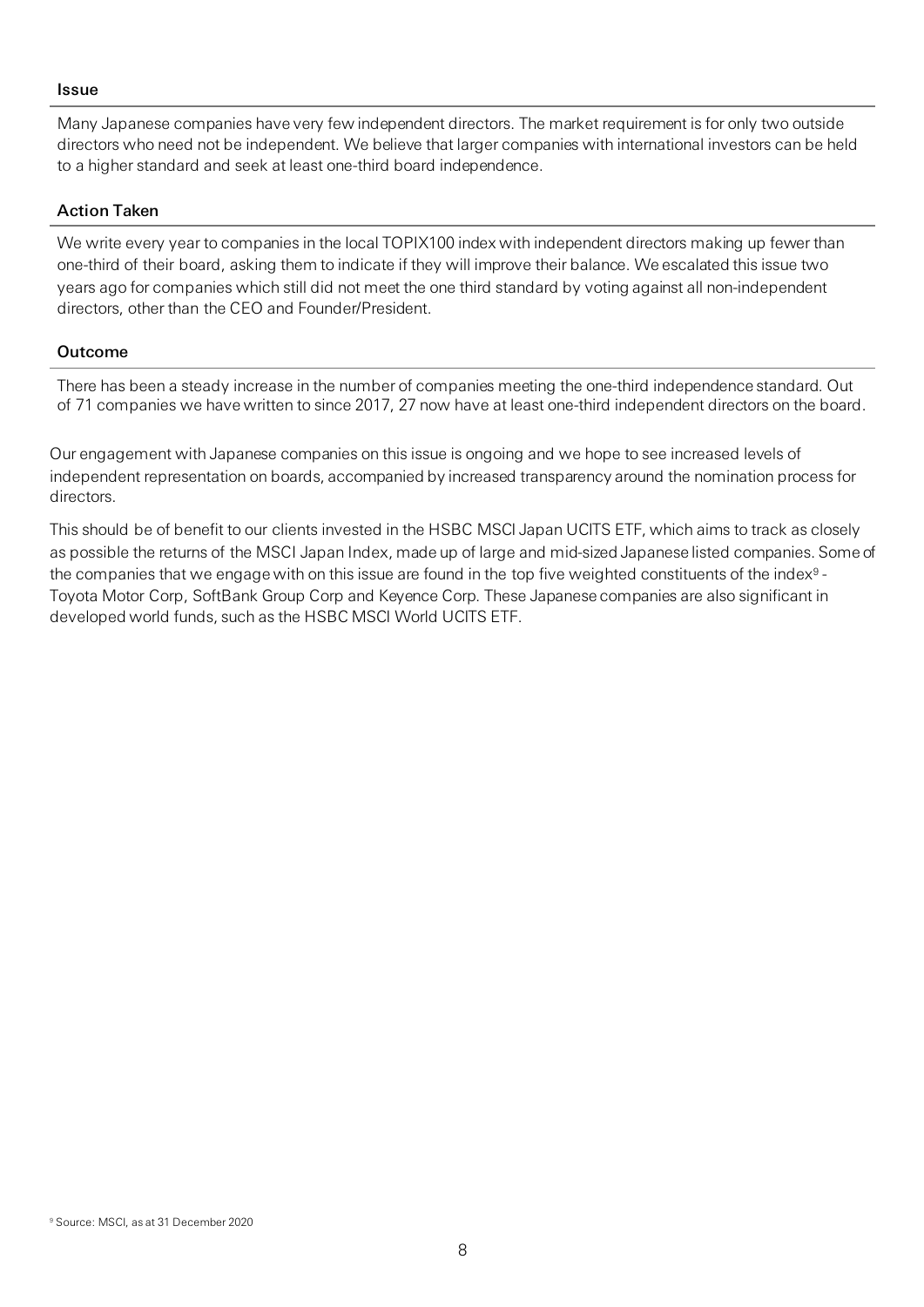# <span id="page-9-0"></span>Active ownership – public policy and advocacy

We meet with regulators and policymakers, both indirectly and through industry networks, to advocate for progressive public policy action on a range of themes which help safeguard our ETF investors' long-term interests.

One such theme is improving market standards and transparency on sustainability; we recognise that standards and transparency are central to providing the appropriate information for us as investors, as well as for our clients. Companies that measure their ESG impacts are more likely to manage them; those that publish the data can be held to account.

### HKEX – listing requirements

| Response to public consultation                                                                                                                                                                                                                                                                                                                         | Outcome                                                                                                                                                                                                       |
|---------------------------------------------------------------------------------------------------------------------------------------------------------------------------------------------------------------------------------------------------------------------------------------------------------------------------------------------------------|---------------------------------------------------------------------------------------------------------------------------------------------------------------------------------------------------------------|
| We responded to the public consultation on the ESG reporting guide and<br>related listing rules by the Hong Kong Exchanges and Clearing Limited<br>(HKEX), where we expressed support for enhanced disclosures of board<br>responsibilities over material ESG issues, and their assessment and<br>management of climate-related issues, amongst others. | This contributed to HKEX's revision<br>of ESG requirements for Hong Kong<br>listed companies, where most of the<br>proposals were adopted, effective<br>for financial years commencing 1<br><b>July 2020.</b> |

### SEC – shareholder proposals rules & proxy voting regulations

| Collective investor letter                                                                                                                                                                                                                                                                                                                                                                                                                                                         | Outcome                                                                                                                                             |
|------------------------------------------------------------------------------------------------------------------------------------------------------------------------------------------------------------------------------------------------------------------------------------------------------------------------------------------------------------------------------------------------------------------------------------------------------------------------------------|-----------------------------------------------------------------------------------------------------------------------------------------------------|
| The proposals put forward by the SEC to amend shareholder proposals rules<br>and the regulations governing proxy voting advice, prompted us to sign a<br>collective investor letter, co-ordinated through the PRI, raising our concerns<br>that the changes may compromise shareholder rights in the US and<br>cautioning that these changes were likely to cause unintended<br>consequences that could harm the governance of issuers and ultimately the<br>value of investments. | Although the changes were largely<br>adopted, the strength of shareholder<br>opposition may incentivise the new<br>US administration to amend them. |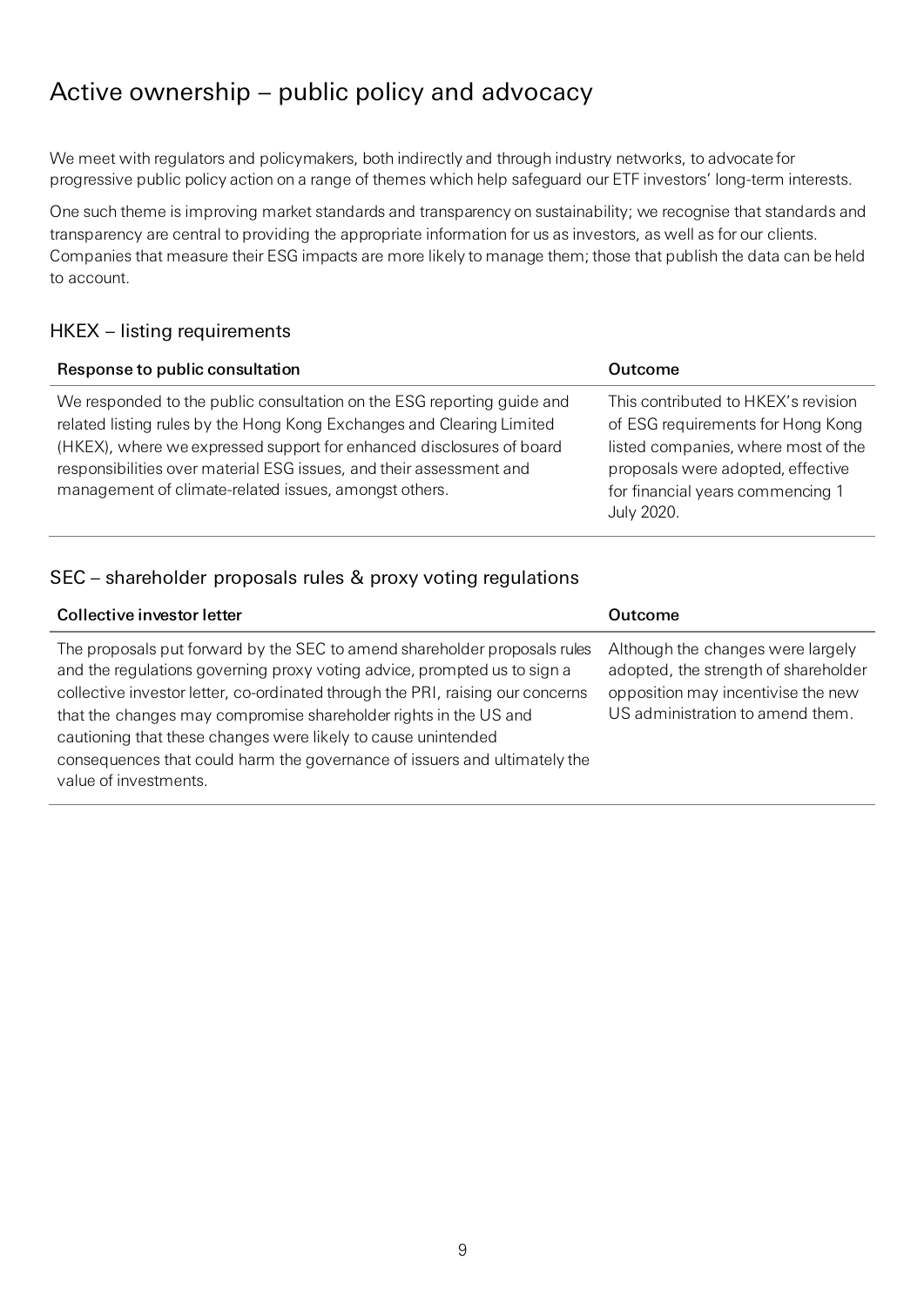# <span id="page-10-0"></span>Active ownership for our HSBC ETFs – looking forward

Our established active ownership approach including voting, engagement, public policy and advocacy drives positive behaviour, promotes high standards and ensures the interests of all stakeholders are considered. We use our influence as global, large investors, to try to enhance the companies in which our ETFs invest.

HSBC's ETF solutions are built on our strong index tracking heritage, with over 30 years' experience managing passive equity portfolios. Active ownership is central to our philosophy, beliefs and processes and as such is an important part of how we maximise long-term value for our ETF clients.

Looking ahead, we recognise the responsibility we have towards continuing to improve market standards and drive positive corporate practices, including in the areas of board composition and executive remuneration. Our engagements will also continue to focus particularly on supporting the transition to a low-carbon economy – reducing the role of coal and other fossil fuels – as well as protecting biodiversity.

Consideration of these important stewardship issues while investing efficiently through our established and disciplined processes is critical to delivering sustainable value for our ETF clients.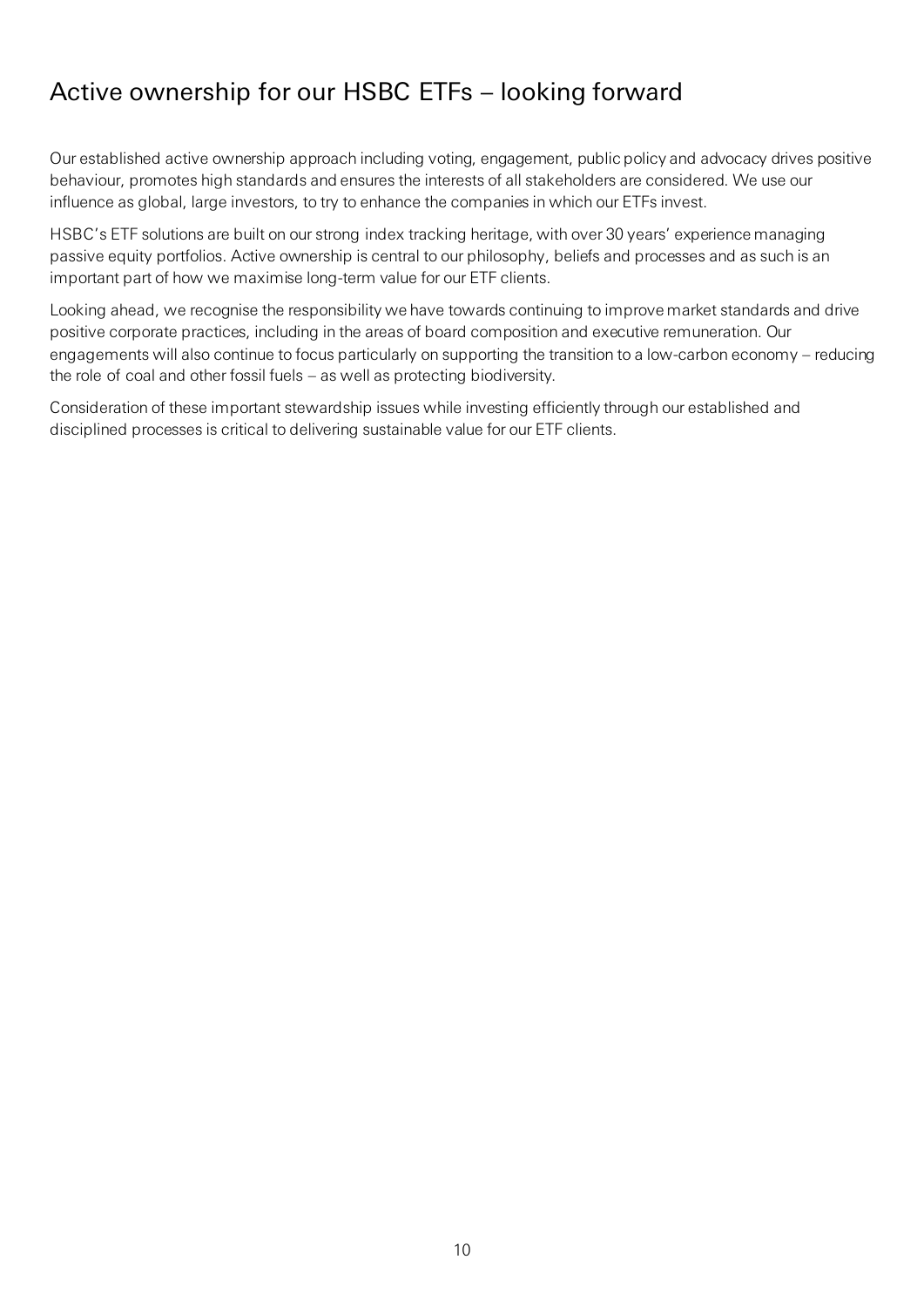# <span id="page-11-0"></span>Important information

### Key risks

The value of an investment in the portfolios and any income from them can go down as well as up and as with any investment you may not receive back the amount originally invested.

- ◆ Concentration risk: The Fund may be concentrated in a limited number of securities, economic sectors and/or countries. As a result, it may be more volatile and have a greater risk of loss than more broadly diversified funds
- ◆ Counterparty risk: The possibility that the counterparty to a transaction may be unwilling or unable to meet its obligations
- ◆ Derivatives risk: Derivatives can behave unexpectedly. The pricing and volatility of many derivatives may diverge from strictly reflecting the pricing or volatility of their underlying reference(s), instrument or asset
- ◆ Emerging Markets risk: Emerging markets are less established, and often more volatile, than developed markets and involve higher risks, particularly market, liquidity and currency risks
- ◆ Exchange rate risk: Changes in currency exchange rates could reduce or increase investment gains or investment losses, in some cases significantly
- $\blacklozenge$  Index tracking risk: To the extent that the Fund seeks to replicate index performance by holding individual securities, there is no guarantee that its composition or performance will exactly match that of the target index at any given time ("tracking error")
- Investment leverage risk: Investment Leverage occurs when the economic exposure is greater than the amount invested, such as when derivatives are used. A Fund that employs leverage may experience greater gains and/or losses due to the amplification effect from a movement in the price of the reference source
- $\blacklozenge$  Liquidity risk: Liquidity Risk is the risk that a Fund may encounter difficulties meeting its obligations in respect of financial liabilities that are settled by delivering cash or other financial assets, thereby compromising existing or remaining investors
- ◆ Operational risk: Operational risks may subject the Fund to errors affecting transactions, valuation, accounting, and financial reporting, among other things

#### For Professional Clients only and should not be distributed to or relied upon by Retail Clients.

The material contained herein is for information only and does not constitute legal, tax or investment advice or a recommendation to any reader of this material to buy or sell investments. You must not, therefore, rely on the content of this document when making any investment decisions. This document is not intended for distribution to or use by any person or entity in any jurisdiction or country where such distribution or use would be contrary to law or regulation. This document is not and should not be construed as an offer to sell or the solicitation of an offer to purchase or subscribe to any investment. Any views expressed were held at the time of preparation and are subject to change without notice. While any forecast, projection or target where provided is indicative only and not guaranteed in any way. HSBC Global Asset Management (UK) Limited accepts no liability for any failure to meet such forecast, projection or target.

HSBC ETFs are sub-funds of HSBC ETFs plc ("the Company"), an investment company with variable capital and segregated liability between sub-funds, incorporated in Ireland as a public limited company, and is authorised by the Central Bank of Ireland. The company is constituted as an umbrella fund, with segregated liability between sub-funds. Shares purchased on the secondary market cannot usually be sold directly back to the Company. Investors must buy and sell shares on the secondary market with the assistance of an intermediary (e.g. a stockbroker) and may incur fees for doing so. In addition, investors may pay more than the current Net Asset Value per share when buying shares and may receive less than the current Net Asset Value per Share when selling them. UK based investors in HSBC ETFs plc are advised that they may not be afforded some of the protections conveyed by the Financial Services and Markets Act (2000), ("the Act"). The Company is recognised in the United Kingdom by the Financial Conduct Authority under section 264 of the Act. The shares in HSBC ETFs plc have not been and will not be offered for sale or sold in the United States of